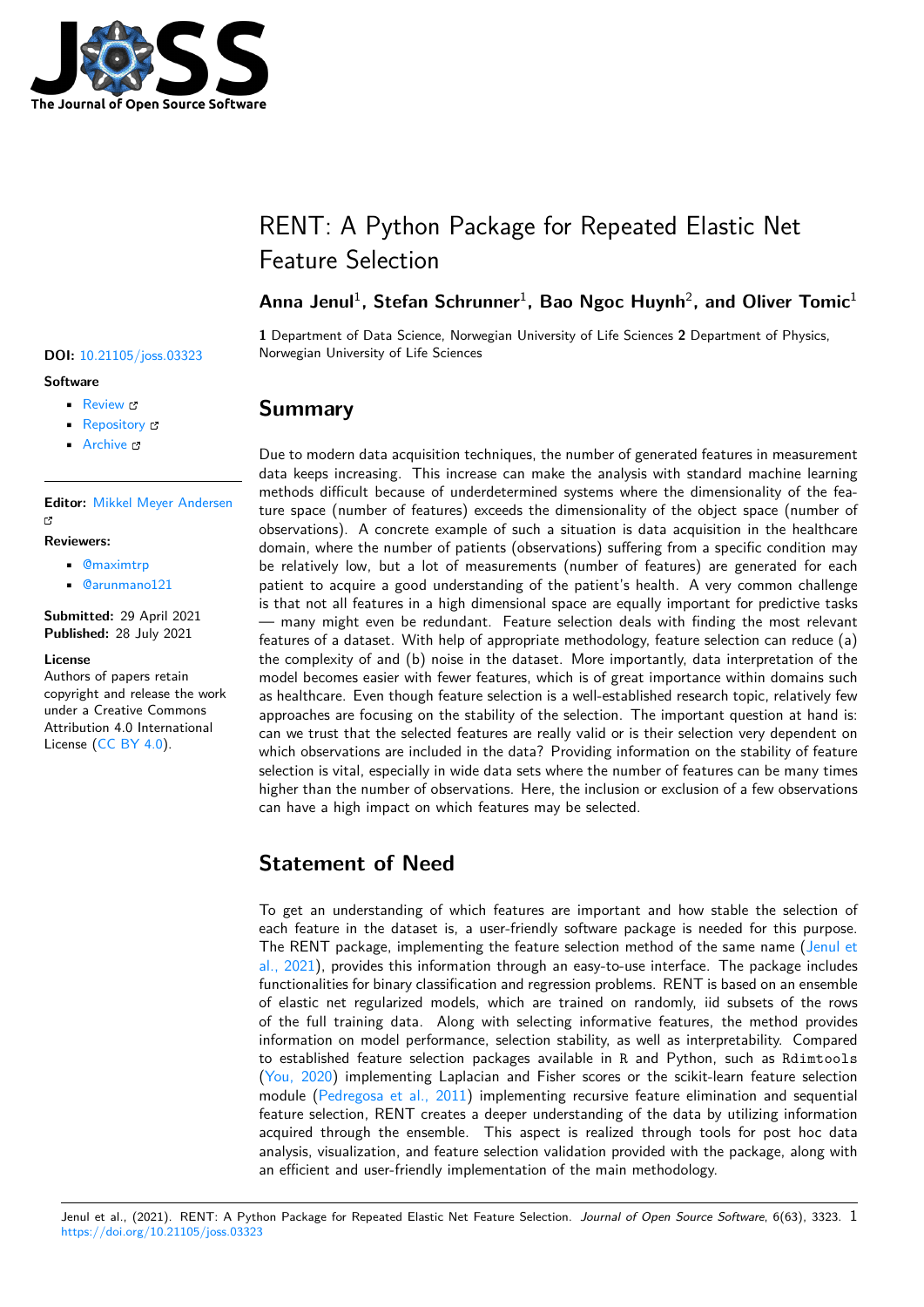

## **Concept and Structure of RENT**

At its core, RENT trains *K* independent elastic net regularized models on distinct subsets of the training dataset. Each subset is generated using the scikit-learn function train\_test\_s plit() which delivers an iid sample from the full training dataset. The sampling processes of different subsets are mutually independent, with the condition that a single data point can appear at most once in each subset. A data point, however, can appear in multiple subsets. The framework is demonstrated in Figure 1.



Figure 1: Summary of RENT method (Jenul et al., 2021).

Based on three statistical cutoff criteria  $\tau_1$ ,  $\tau_2$  and  $\tau_3$ , relevant features are selected. While  $\tau_1$ counts how often each feature was selected over  $K$  models,  $\tau_2$  quantifies the stability of the feature weights — a feature where the *K* weight signs al[ternate between p](#page-2-0)ositive and negative is less stable than a feature where all weights are of a constant sign. The third criterion  $\tau_3$ deploys a Student's *t*-test to judge whether feature weights are significantly different from zero. The presented implementation builds on an abstract class RENT\_Base with a general skeleton for feature selection and post hoc analysis. Two inherited classes, RENT\_Classification and RENT\_Regression, offer target-specific methods. The constructor of RENT\_Base initializes the different user-specific parameters such as the dataset, elastic net regularization parameters, or the number of models *K*. After training, feature selection is conducted by use of the cutoff criteria. Deeper insights are provided by a matrix containing the cutoff criteria values of each feature, as well as a matrix comprising raw model weights of each feature throughout the *K* elementary model. For initial analysis of the results, the package delivers multiple plotting functions, such as a barplot of  $\tau_1$ . Additionally, two validation studies are implemented: first, a model based on random feature selection is trained, while second, a model based on randomly permuted labels of the test dataset is obtained. Results of both validation models are compared to a model built with RENT features using Student's *t*-tests as well as empirical densities.

In addition to feature selection, RENT offers a detailed summary of prediction accuracies for the training objects. For each training object, this information can be visualized as histograms of class probabilities for classification problems or histograms of mean absolute errors for regression problems, respectively. For extended analysis, principal component analysis reveals properties of training objects and their relation to features selected by RENT. For computation and visualization of principal components, RENT uses functionality from the hoggorm and hoggormplot packages (Tomic et al., 2019).

## **Ongoing Resear[ch and Disse](#page-2-3)mination**

The manuscript RENT - Repeated Elastic Net Technique for Feature Selection is currently under review. Further, the method and the package are used in different master thesis projects at the Norwegian University of Life Sciences, mainly in the field of healthcare data analysis.